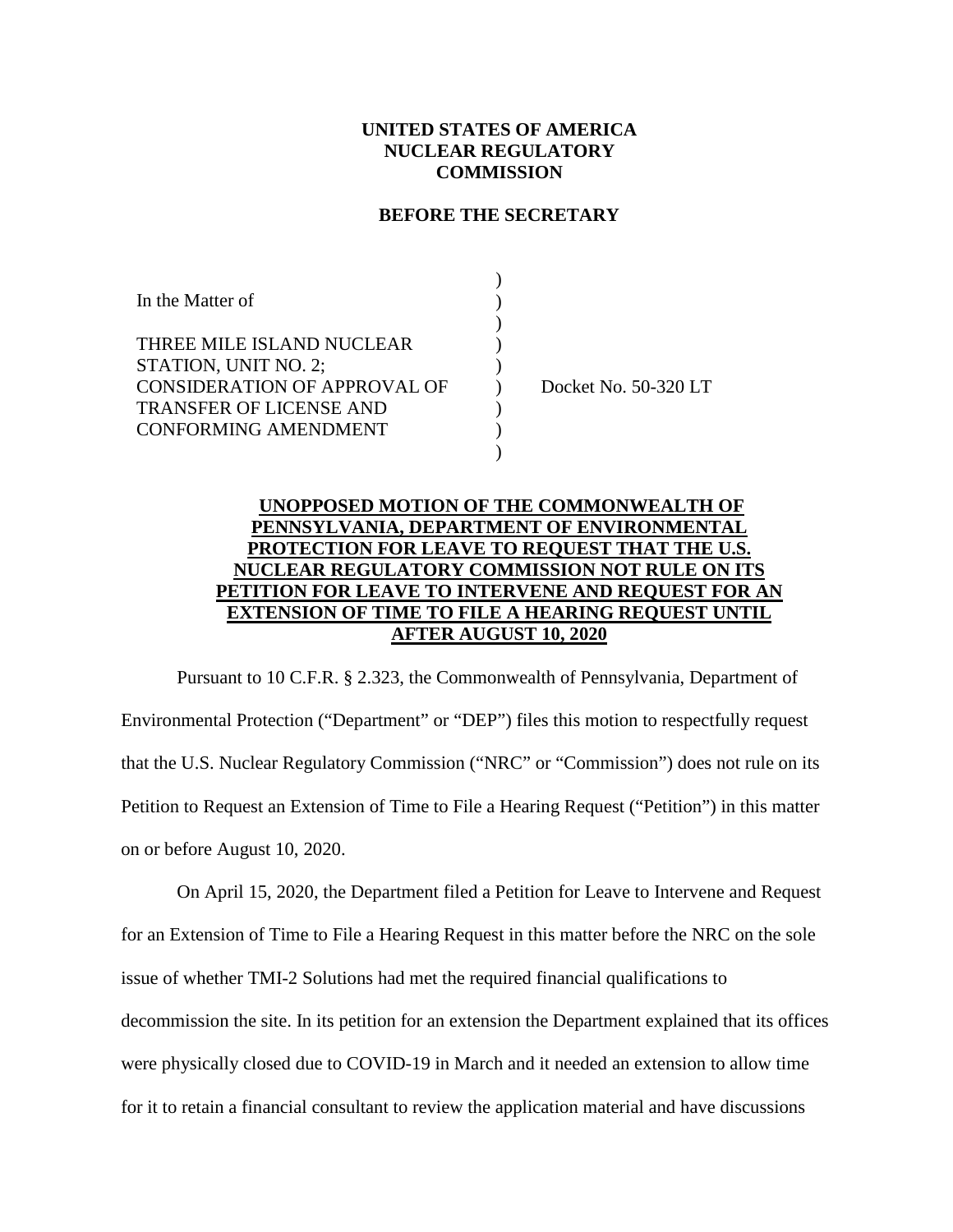with GPU Nuclear, Inc. ("GPU Nuclear"), Metropolitan Edison Company, Jersey Central Power & Light Company, and Pennsylvania Electric Company (collectively referred to as the "FirstEnergy Companies") and TMI-2 Solutions, LLC ("TMI-2 Solutions") (collectively, "Applicants") to determine whether the Applicants met the requirements that there were sufficient funds to complete decommissioning.

On May 11, 2020, Applicants filed an answer opposing the Department's Petition.

On May 18, 2020, the Department filed a reply to Applicants' answer and amended its initial Petition by proposing to request a hearing if it remains necessary by no later than August 3, 2020.

On May 26, 2020, Applicants filed an answer opposing the Department's amended request for an extension of time.

Also, on April 15, 2020, Eric Joseph Epstein and Three Mile Island Alert, Inc. filed a Petition for Leave to Intervene and Hearing Request in this matter.

The Department has had discussions with Applicants concerning its contention and is currently in the process of evaluating whether its concerns have been fully addressed. The Department anticipates that it will be able to determine if it can withdraw its Petition by August 10, 2020.

Pursuant to 10 C.F.R. § 2.323(b) the Department has contacted counsel for the Applicants and Mr. Epstein to discuss this motion. Both parties have stated that they do not oppose the Department's request that the Commission does not rule on its Petition until after August 10, 2020.

2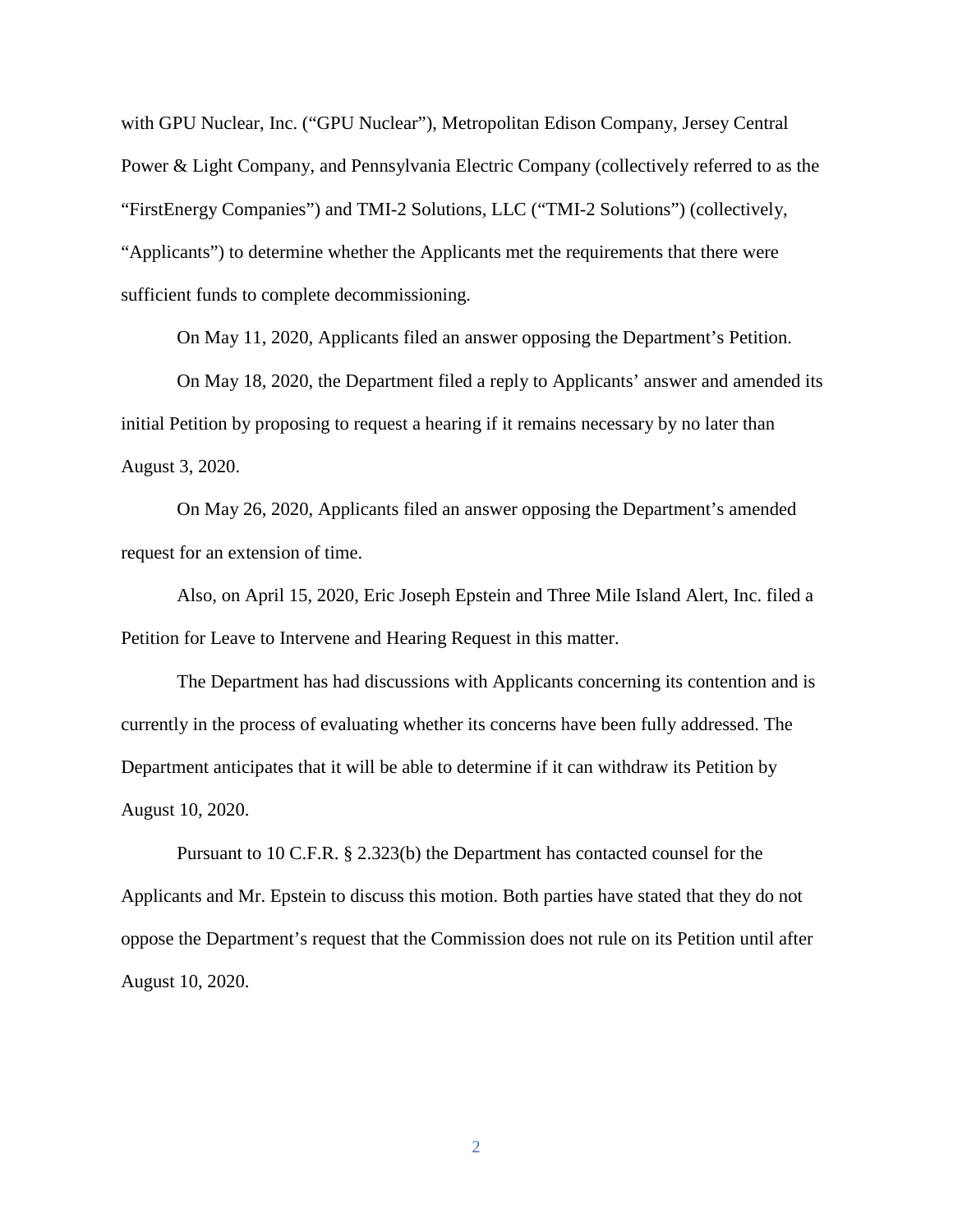Respectfully submitted,

Commonwealth of Pennsylvania Department of Environmental Protection

By its attorney,

Signed (electronically) by Alicia R. Duke Assistant Counsel PA ID No. 209672 Southcentral Regional Office 909 Elmerton Avenue, Third Floor Harrisburg, PA 17110-8200 Telephone (717) 787-8790 Fax (717) 772-2400 Email: alduke@pa.gov

Dated: July 27, 2020